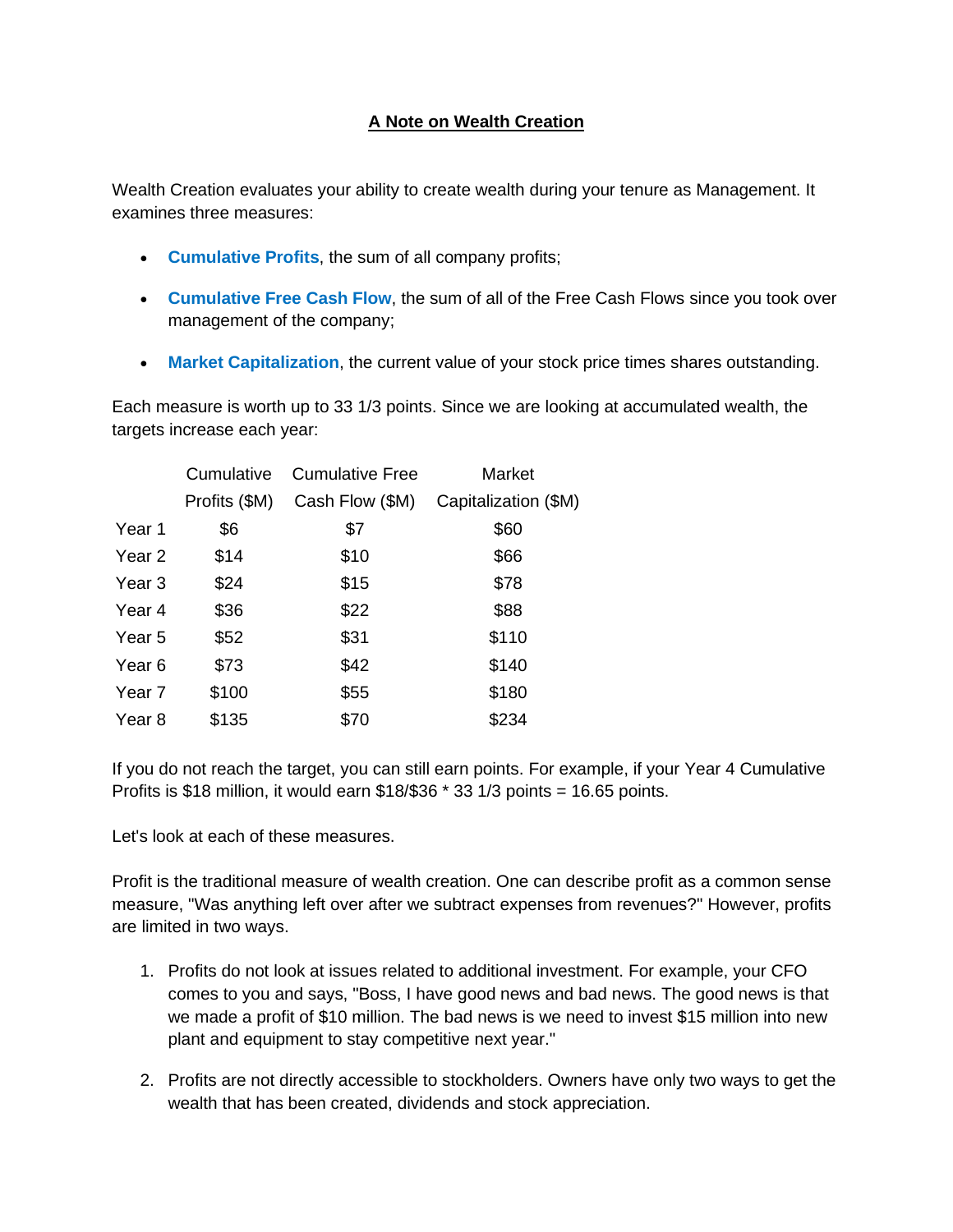Free Cash Flow addresses the first problem. One can describe Free Cash Flow as the money left after investment that a company could either put in the bank or give to shareholders.

Consider "Cash Flows From Operations" from the Cash Flow Statement. It consists of Net Income (that is, profits, the results from the Income Statement), Depreciation (typically we can ignore any "extraordinary" items), and fluctuations in A/R, A/P, and Inventory.

In practice, A/R and A/P tend to cancel each other out (a loan to customers versus a loan from vendors). They rarely fluctuate enough to cause serious damage to cash flow, although they do consume some wealth over the long haul, growing at about the rate of industry growth.

Inventory swings in Capstone® (and the real world) can be large, but if you average the swings over several years, they too average towards zero. Therefore, Inventory swings are a Working Capital issue, not a Free Cash Flow issue.

In the end we are left with Profits plus Depreciation plus small fluctuations we can ignore.

| <b>Cash Flow Statement Survey</b>           |           | <b>Andrews Baldwin Chester</b> |                                 |
|---------------------------------------------|-----------|--------------------------------|---------------------------------|
| <b>Cash flows from operating activities</b> |           |                                |                                 |
| Net Income (Loss)                           | \$708     | \$5,304                        | \$1,572                         |
| Adjustment for non-cash items               |           |                                |                                 |
| Depreciation                                | \$8,013   | \$9,040                        | \$7,960                         |
| Extraordinary gains/losses/writeoffs        | \$0       | \$0                            | \$251                           |
| Changes in current assets and liabilities   |           |                                |                                 |
| <b>Accounts payable</b>                     | (\$1,029) | \$6,215                        | \$3,425                         |
| Inventory                                   | \$3,406   | $($4,934)$ $($1,304)$          |                                 |
| <b>Accounts receivable</b>                  | \$206     | $($ \$3,306) $($ \$383)        |                                 |
| Net cash from operations                    | \$11,304  | \$12,318                       | \$11,520                        |
|                                             |           |                                |                                 |
| <b>Cash flows from investing activities</b> |           |                                |                                 |
| Plant improvements (net)                    |           |                                | $($6,400)$ $($25,300)($12,180)$ |
|                                             |           |                                |                                 |
| <b>Cash flows from financing activities</b> |           |                                |                                 |
| Dividends paid                              | \$0       | \$0                            | \$0                             |
| Sales of common stock                       | \$0       | \$5,000                        | \$6,000                         |
| Purchase of common stock                    | \$0       | \$0                            | \$0                             |
| Cash from long term debt issued             | \$0       | \$10,000                       | \$6,000                         |
| Retirement of long term debt                | \$0       | \$0                            | \$0                             |
| Change in current debt                      | \$0       | \$0                            | 60                              |
| Net cash from financing activities          | \$0       | \$15,000                       | \$12,000                        |
|                                             |           |                                |                                 |
| <b>Net Change in Cash Position</b>          | \$4,904   | \$2,018                        | \$11,340                        |
|                                             |           |                                |                                 |
| <b>Free Cash Flow</b>                       | \$4,904   | (\$12,982)(\$660)              |                                 |